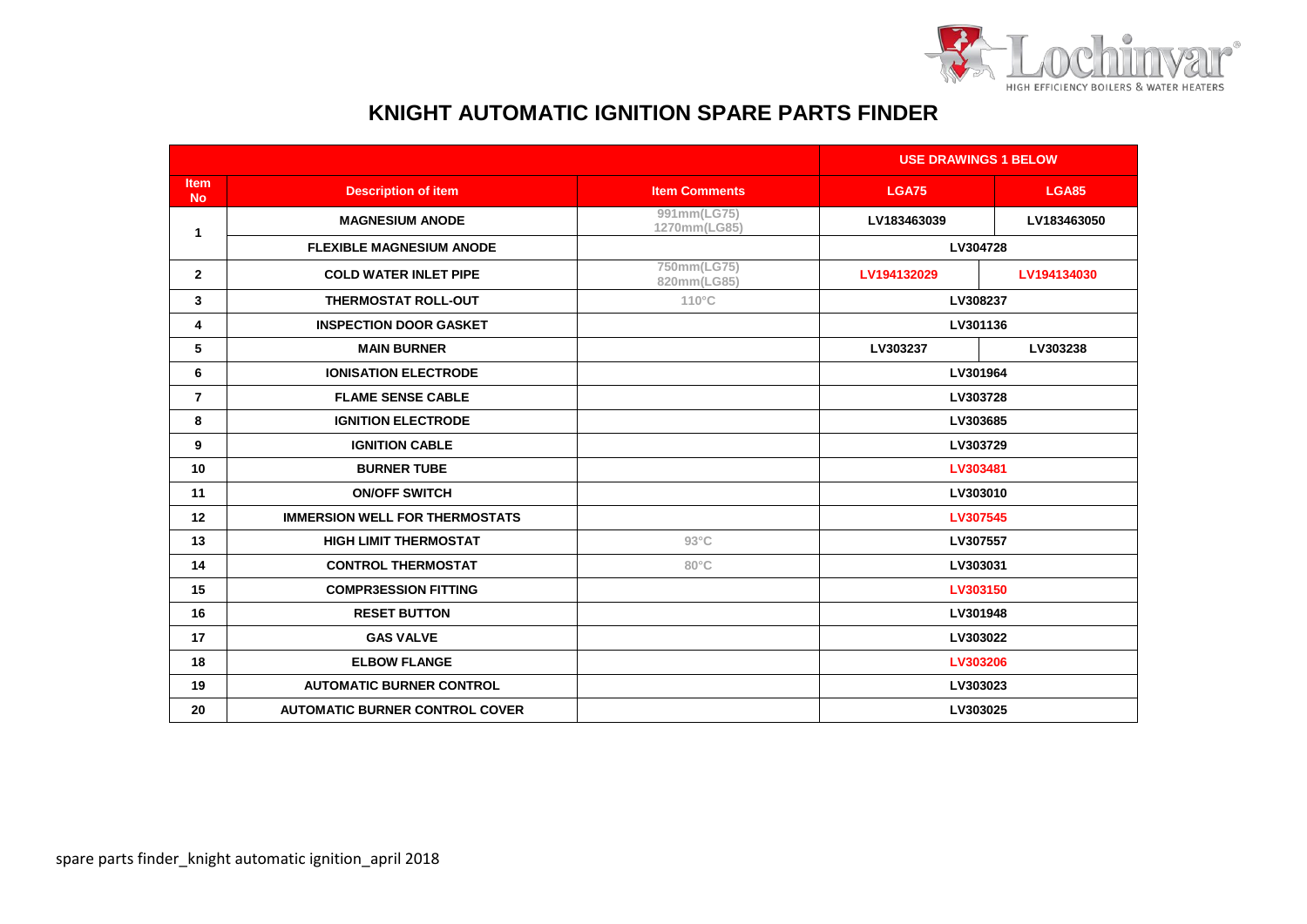|                          |                                                      |                         | <b>USE DRAWINGS 1 BELOW</b> |              |
|--------------------------|------------------------------------------------------|-------------------------|-----------------------------|--------------|
| <b>Item</b><br><b>No</b> | <b>Description of item</b>                           | <b>Item Comments</b>    | <b>LGA75</b>                | <b>LGA85</b> |
| 21                       | <b>CONNECTION CABLE</b>                              |                         | LV305346                    |              |
| 22                       | <b>GAS ISOLATION</b>                                 |                         | LV300718                    |              |
| 23                       | <b>FLUE BAFFLE ASSEMBLY</b>                          | <b>4 BAFFLES IN KIT</b> | LV196172001                 |              |
| 24                       | <b>DRAIN VALVE KIT</b>                               |                         | LV301022                    |              |
| -                        | PILOT BURNER ASSEMBLY COMPLETE                       | G20                     | LV303472                    |              |
|                          |                                                      | G30/G31                 | LV303473                    |              |
|                          | <b>POWER ANODE SPARES FOR UNITS WITH POWER ANODE</b> |                         |                             |              |
| 25                       | <b>ELECTRODE CORREX C/W TUBE</b>                     | 810mm                   | LV306628                    |              |
| 26                       | <b>CORREX CABLE SINGLE</b>                           |                         | LV310543                    |              |
| 27                       | <b>CORREX BOX</b>                                    |                         | LV310539                    |              |